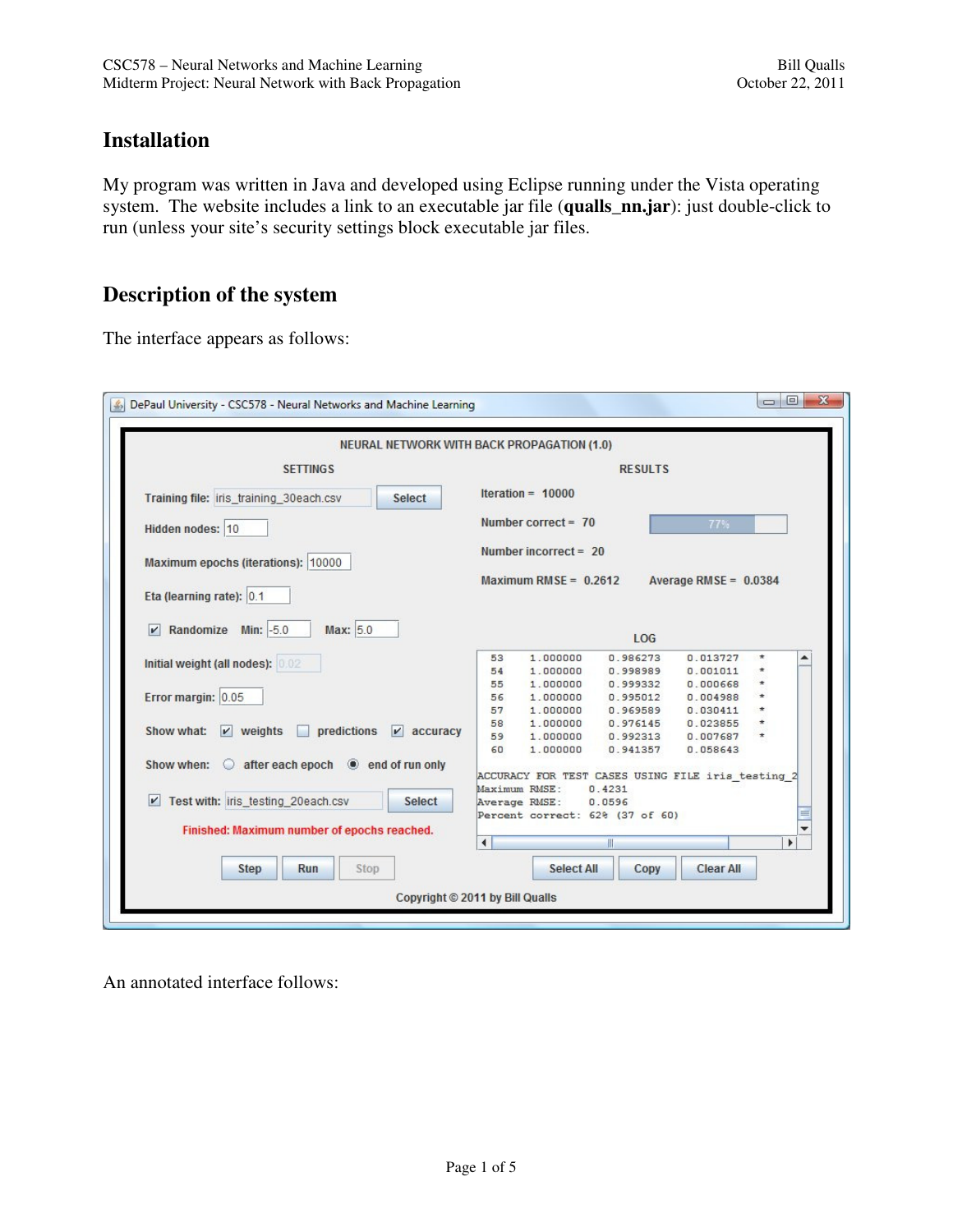| <b>SETTINGS</b>                                   | <b>RESULTS</b>                                                 |
|---------------------------------------------------|----------------------------------------------------------------|
| Training file: iris_training_30each.csv<br>Select | Iteration = $10000$                                            |
|                                                   | Number correct = 70                                            |
| Hidden nodes: 10                                  | 771.                                                           |
|                                                   | Number incorrect = $20$ $\overline{O}$ 6                       |
| Maximum epochs (iterations): 10000                |                                                                |
|                                                   | Maximum RMSE = $0.26127$ Werage RMSE = $0.038$                 |
| Eta (learning rate): 0.1                          |                                                                |
| 6                                                 |                                                                |
| Max: 5.0 8<br>Min: -5.0<br><b>A</b> Kandomize     | LOG                                                            |
|                                                   | 1.000000<br>0.986273<br>0.013727<br>53                         |
| Initial weight (all nodes):<br>9                  | 54<br>1.000000<br>0.998989<br>0.001011                         |
|                                                   | 55<br>1,000000<br>0.999332<br>0.000668                         |
| Error margin: 0.05                                | 56<br>1.000000<br>0.995012<br>0.004988                         |
|                                                   | 57<br>1,000000<br>0.969589<br>0.030411                         |
| Show what:<br>$V -$ weights<br>predictions        | 58<br>1.000000<br>0.976145<br>0.023855<br>$V$ $\alpha$ ccuracy |
|                                                   | 59<br>1.000000<br>0.992313<br>0.007687<br>$\star$              |
| 15) of run only                                   | 60<br>1.000000<br>0.941357<br>0.058643                         |
| Mer each epoch<br>Show when:                      | ACCURACY FOR TEST CASES USING FILE iris testing 2              |
|                                                   | Maximum RMSE:<br>0.4231                                        |
| st with: iris_testing_20each.csv<br>Select        | Average RMSE:<br>0.0596                                        |
|                                                   | Percent correct: 62% (37 of 60)                                |
| Finished: Maximum number of epochs reached.       |                                                                |
|                                                   | ٠<br>٠                                                         |
|                                                   |                                                                |

| <b>Item</b>    | <b>Description</b>                                                                  |  |  |  |
|----------------|-------------------------------------------------------------------------------------|--|--|--|
|                | Name of the chosen training file shows here (see item 2).                           |  |  |  |
| $\overline{2}$ | Click here to choose the training file via a file chooser dialog.                   |  |  |  |
| 3              | Enter number of hidden nodes here.                                                  |  |  |  |
| $\overline{4}$ | Enter maximum number of epochs (iterations) here.                                   |  |  |  |
| 5              | Enter eta (learning rate) here.                                                     |  |  |  |
| 6              | Select the check box to enable randomized weights.                                  |  |  |  |
| $\overline{7}$ | Enter minimum random weight here. Enabled when Randomize checkbox (item 6) is       |  |  |  |
|                | checked.                                                                            |  |  |  |
| 8              | Enter maximum random weight here. Enabled when Randomize checkbox (item 6) is       |  |  |  |
|                | checked.                                                                            |  |  |  |
| 9              | Enter initial weight to be used everywhere here. Enabled when Randomize checkbox    |  |  |  |
|                | (item 6) is not checked.                                                            |  |  |  |
| 10             | Enter error margin here.                                                            |  |  |  |
| 11             | Check this box to include a list of weights in the log.                             |  |  |  |
| 12             | Check this box to include a list of predicted values in the log.                    |  |  |  |
| 13             | Check this box to include a list of measures of accuracy in the log.                |  |  |  |
| 14             | Check this radio button to show the selected items (items 11, 12, or 13) after each |  |  |  |
|                | epoch.                                                                              |  |  |  |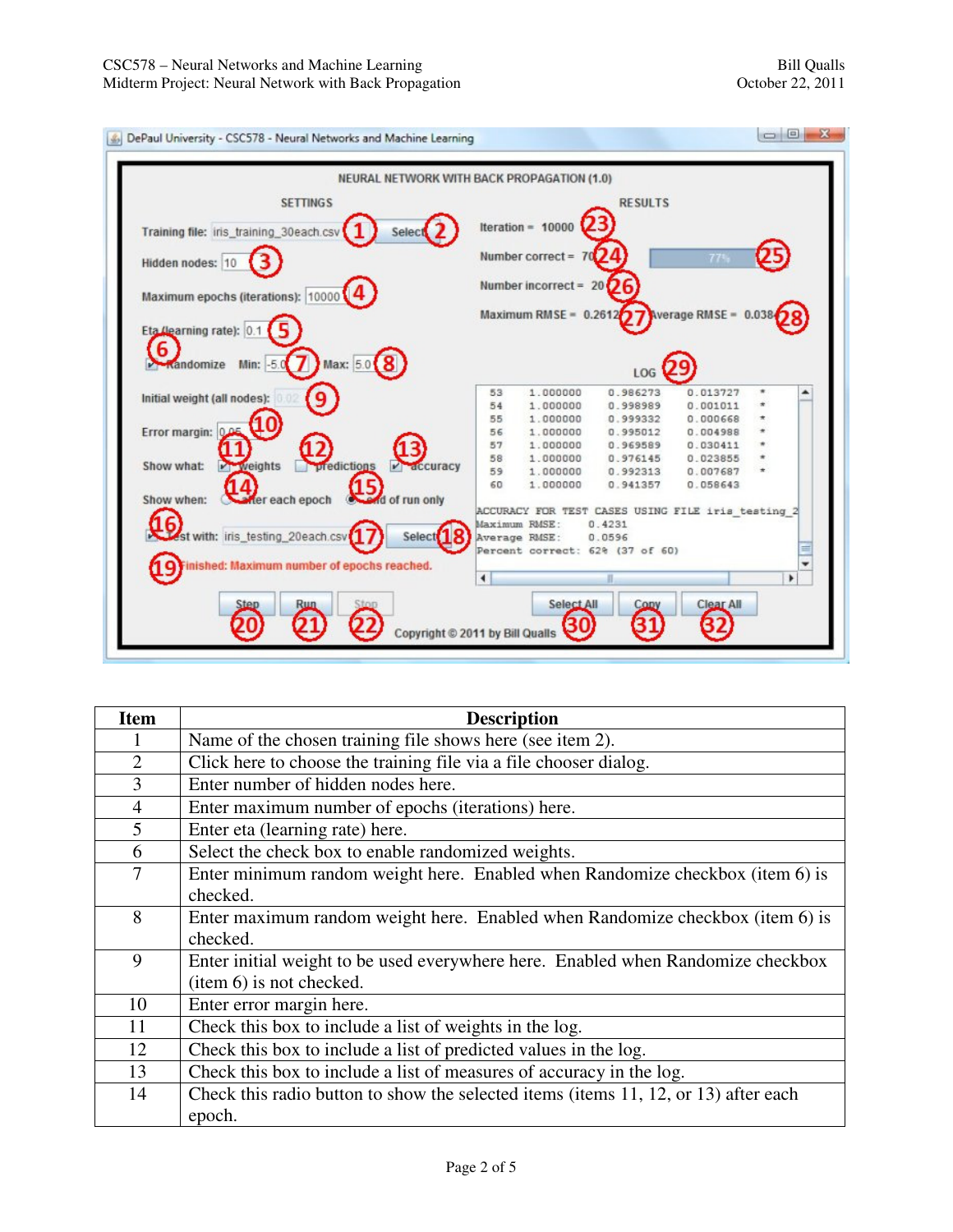| <b>Item</b> | <b>Description</b>                                                                         |  |  |  |  |
|-------------|--------------------------------------------------------------------------------------------|--|--|--|--|
| 15          | Check this radio button to show the selected outputs (items 11, 12, or 13) at the end of   |  |  |  |  |
|             | each run only.                                                                             |  |  |  |  |
| 16          | Check this box to include at the end of the run the results of testing with the indicated  |  |  |  |  |
|             | test file. Checking this box enables the Select button (item 18).                          |  |  |  |  |
| 17          | Name of the chosen testing file shows here (see item 18).                                  |  |  |  |  |
| 18          | Click here to choose the testing file via a file chooser dialog. Button is enabled only if |  |  |  |  |
|             | the checkbox (item 16) is checked.                                                         |  |  |  |  |
| 19          | Error and status messages will appear here.                                                |  |  |  |  |
| 20          | Click the Step button to step through the program; that is, to execute a single iteration. |  |  |  |  |
| 21          | Click the Run button to run the program through to completion; that is, until the          |  |  |  |  |
|             | maximum epochs is reached or until all input cases are correctly classified (within the    |  |  |  |  |
|             | specified error margin). You can choose to Run a program which you have been               |  |  |  |  |
|             | Stepping through; that is, stop Stepping.                                                  |  |  |  |  |
| 22          | Click the Stop button to stop Stepping or Running. This button is disabled if you are      |  |  |  |  |
|             | not Stepping or Running.                                                                   |  |  |  |  |
| 23          | Iteration (epoch) is shown here. This display item is updated after each iteration.        |  |  |  |  |
| 24          | Number of correctly classified training cases is shown here. This display item is          |  |  |  |  |
|             | updated after each iteration.                                                              |  |  |  |  |
| 25          | Progress bar showing the percent of training cases correctly classified. This display      |  |  |  |  |
|             | item is updated after each iteration.                                                      |  |  |  |  |
| 26          | Number of incorrectly classified training cases is shown here. This display item is        |  |  |  |  |
|             | updated after each iteration.                                                              |  |  |  |  |
| 27          | Maximum RMSE is shown here. This display item is updated after each iteration.             |  |  |  |  |
| 28          | Average RMSE is shown here. This display item is updated after each iteration.             |  |  |  |  |
| 29          | Scroll pane containing a log of inputs and outputs.                                        |  |  |  |  |
| 30          | Click the Select All button to select the entire scroll pane (item 29).                    |  |  |  |  |
| 31          | Click the Copy button to copy the selected area within the scroll pane (item 29) to the    |  |  |  |  |
|             | paste buffer. This allows the user to copy the scroll pane to Notepad, Word, etc.          |  |  |  |  |
| 32          | Click here to clear the entire scroll pane (item 29). You might choose to do so after      |  |  |  |  |
|             | each run to make better use of the Select All (item 30) and Clear (item 31) buttons.       |  |  |  |  |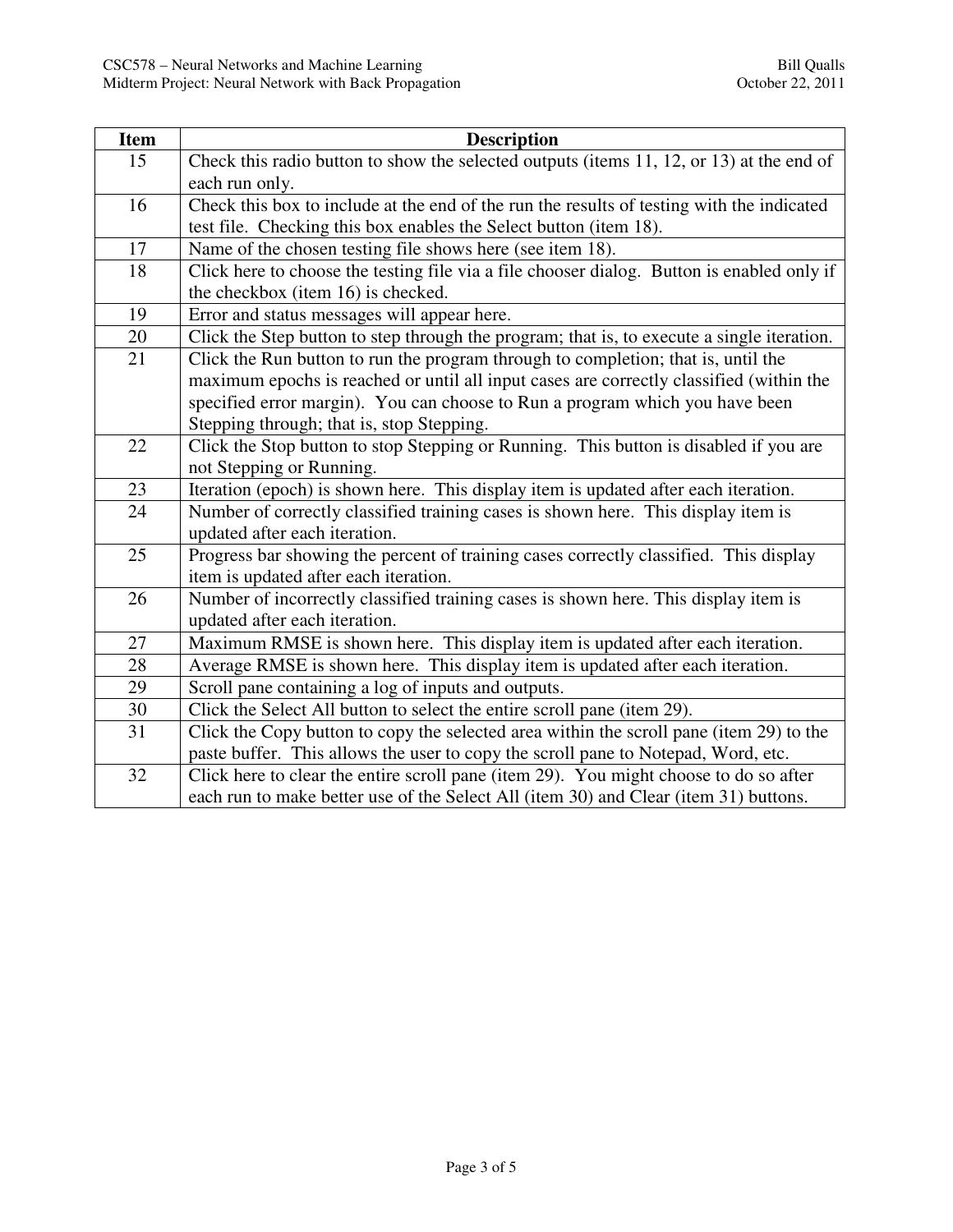## **Sample Outputs**

This is an example of the listing of the input file will always appears in the log:

```
*** Begin list of training file iris_training_30each.csv *** 
 0.222222,0.625000,0.067797,0.041667,0.00 
 0.166667,0.416667,0.067797,0.041667,0.00 
 : 
 : 
 0.583333,0.333333,0.779661,0.833333,1.00 
0.805556,0.416667,0.813559,0.625000,1.00 
*** End list of training file iris_training_30each.csv *** 
Training file has 90 rows and 4 input nodes.
```
This is an example of the program settings as echoed to the log with each run:

```
Hidden nodes: 10 
Maximum epochs: 10000 
Eta (learning rate): 0.1 
Minimum initial weight: -5.0 
Maximum initial weight: 5.0 
Error margin: 0.05
```
This is an example of the output which will appear in the log when the "weights" checkbox (item 11) is checked:

| WEIGHTS FOR EPOCH 10000:<br>To Node |           |             |  |             |
|-------------------------------------|-----------|-------------|--|-------------|
|                                     | From Node |             |  | Weight      |
|                                     |           |             |  |             |
| x(0)                                |           | h(1)        |  | $-4.340172$ |
| x(0)                                |           | h(2)        |  | 6.077938    |
| $\ddot{\phantom{a}}$                |           |             |  |             |
| $\ddot{\phantom{a}}$                |           |             |  |             |
| h(9)                                |           | $\circ$ (1) |  | 6.084969    |
| h(10)                               |           | $\circ$ (1) |  | 0.517105    |

This is an example of the output which will appear in the log when the "predictions" checkbox (item 12) is checked:

|                | PREDICTIONS FOR EPOCH 10000: |                      |                      |          |
|----------------|------------------------------|----------------------|----------------------|----------|
| Row            | Expected                     | Actual               | Error                | OK?      |
|                |                              |                      |                      |          |
|                | 0.000000                     | 0.005881             | 0.005881             | $\star$  |
| $\mathcal{P}$  | 0.000000                     | 0.017499             | 0.017499             | $\star$  |
| :              |                              |                      |                      |          |
| $\ddot{\cdot}$ |                              |                      |                      |          |
| 89<br>90       | 1.000000<br>1.000000         | 0.997944<br>0.837304 | 0.002056<br>0.162696 | $^\star$ |
|                |                              |                      |                      |          |